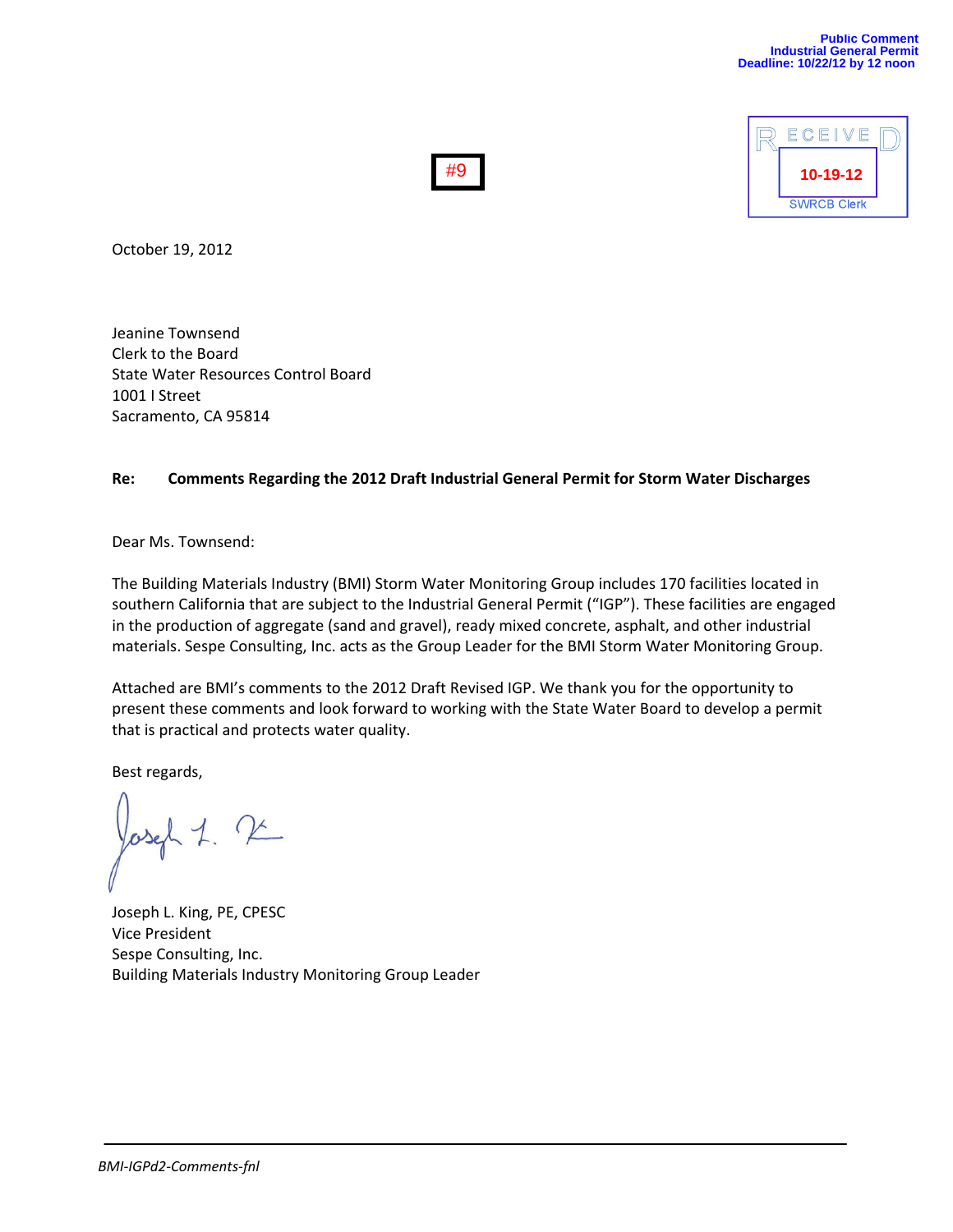# **BUILDING MATERIALS INDUSTRY MONITORING GROUP**

# **COMMENTS TO 2012 DRAFT IGP**

# October 19, 2012

# **TABLE OF CONTENTS**

| 1.0 |     |                                                                      |  |
|-----|-----|----------------------------------------------------------------------|--|
| 2.0 |     |                                                                      |  |
| 3.0 |     |                                                                      |  |
|     | 3.1 |                                                                      |  |
|     | 3.2 |                                                                      |  |
|     | 3.3 |                                                                      |  |
|     | 3.4 |                                                                      |  |
|     | 3.5 |                                                                      |  |
| 4.0 |     |                                                                      |  |
|     | 4.1 |                                                                      |  |
|     | 4.2 | Mandatory BMPs - Design Storm Standards for Treatment Control BMPs 4 |  |
|     | 4.3 |                                                                      |  |
| 5.0 |     |                                                                      |  |
|     | 5.1 |                                                                      |  |
|     | 5.2 |                                                                      |  |
| 6.0 |     |                                                                      |  |
|     | 6.1 |                                                                      |  |
|     | 6.2 |                                                                      |  |
|     | 6.3 |                                                                      |  |
| 7.0 |     |                                                                      |  |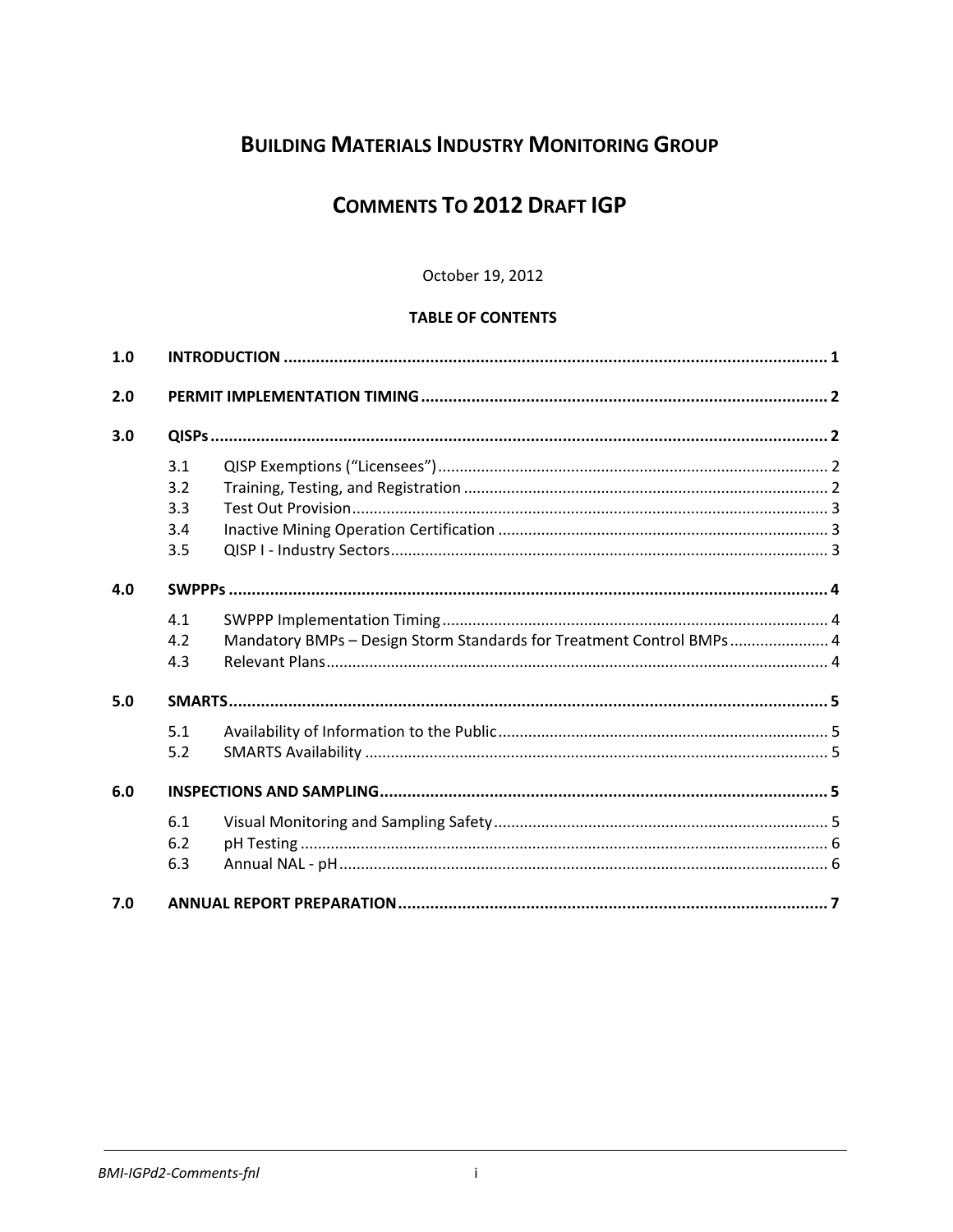# **COMMENTS TO 2012 DRAFT IGP**

October 19, 2012

# **1.0 INTRODUCTION**

The Building Materials Industry (BMI) Storm Water Monitoring Group represents 170 facilities in southern California that are subject to the IGP. These facilities are engaged in the production of:

- ‐ Aggregate material (sand and gravel);
- ‐ Ready mixed concrete;
- ‐ Asphalt; and
- ‐ Other industrial materials.

BMI has reviewed the 2012 Draft NPDES General Permit for Storm Water Discharges Associated with Industrial Activities (hereafter "Draft Permit" or "2012 Draft").

BMI sincerely appreciates the hard work of Board staff to prepare the 2012 Draft. This draft is greatly improved over the 2011 draft that was circulated. It is clear that Board staff has responded to industry's comments and spent significant effort in addressing industry concerns and developing a permit that is more practical and provides greater clarity. Specifically, the following changes are a significant improvement from the 2011 draft:

- ‐ Removal of the Numeric Effluent Limits;
- ‐ Allowing facilities to not implement mandatory BMPs if they are inapplicable, infeasible, inappropriate, or exceed BAT/BCT;
- ‐ Developing inspection, monitoring, and sampling requirements that are practical;
- ‐ Inclusion of Compliance Groups; and
- ‐ Developing the Demonstration Technical Report "off ramps" to account for NAL exceedances that may be due to non‐industrial sources, natural background, or where the facility meets BAT/BCT requirements.

However, we have some suggestions that we would like to see incorporated into the final permit to ensure that permit requirements can be met by regulated facilities. In summary, our major concerns with the IGP are related to:

- ‐ Permit Implementation Timing;
- ‐ QISP qualifications, training, and responsibilities;
- ‐ SWPPPs;
- ‐ SMARTS;
- ‐ Inspections and sampling; and
- ‐ Annual Reports.

Each of these is discussed in more detail in the following sections.

We appreciate the opportunity to present our comments and look forward to working with the State Water Board to develop a Permit that protects water quality and is reasonable for the facilities that must comply with it.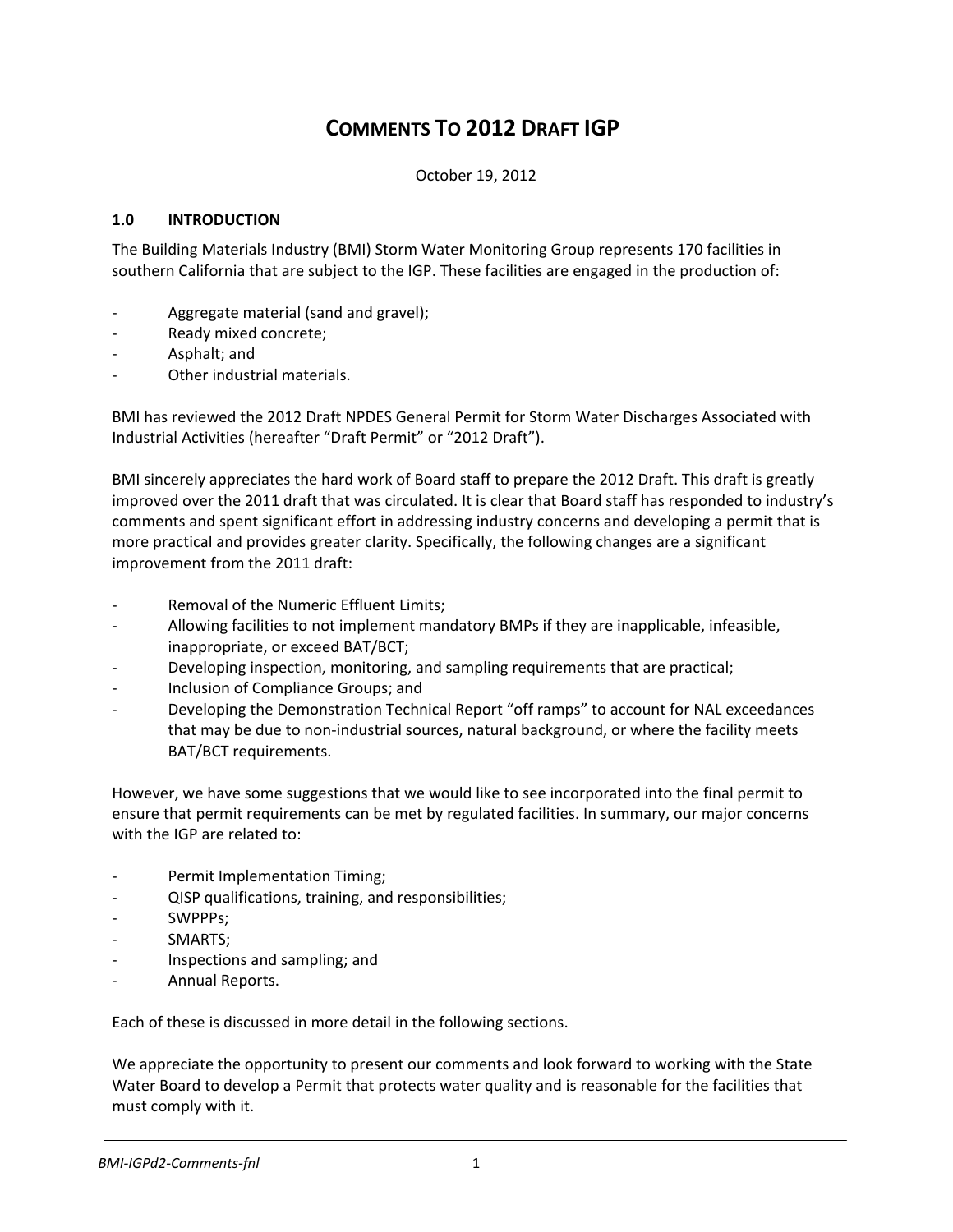## **2.0 PERMIT IMPLEMENTATION TIMING**

The Draft Permit contains "hard" dates for various compliance milestones. For example, facilities are required to prepare updated SWPPPs by July 1, 2013. As the Draft Permit has not been adopted, and the Water Board has no definitive timeline to adopt the Permit, this may leave a very short time period for facilities to develop and implement SWPPPs and train staff in the new compliance requirements. As an example, if the Board does not adopt the permit until March 2013, there would be three (3) months to develop SWPPPs and train staff. There is not enough experienced staff or consultants available to update the thousands of SWPPPs that will be required.

Therefore, we recommend that the Permit be modified so that compliance dates are triggered based on the date of Permit adoption. For example, the deadline to update SWPPPs should be one (1) year after the Permit is adopted.

#### **3.0 QISPs**

We support the Board's efforts to ensure a minimum proficiency of personnel responsible for storm water compliance. However, we have some concerns with the QISP program outlined in the 2012 Draft and some suggestions for improvement. Each of these is discussed below.

#### **3.1 QISP Exemptions ("Licensees")**

The draft permit defines the following "Licensees" as automatically being a QISP I, II, or III:

- ‐ A California registered professional civil engineer;
- ‐ A California registered professional geologist; and
- ‐ A California registered certified engineering geologist.

The Draft Permit states that "due to their obligations to the California Board for Professional Engineers, Licensees will either have or obtain sufficient knowledge and expertise prior to performing the role of a QISP (Level I, II or III)" (Section IX.A.1, Footnote 3). While this may be true, engineers registered in other disciplines (chemical, mechanical, etc.) are also subject to California Board for Professional Engineers requirements. A chemical engineer is at least as qualified as a civil engineer to act as a QISP (consider identifying expected pollutants and proper sampling and analysis procedures). A mechanical engineer is at least as qualified as a geologist to act as a QISP (consider identifying preventive maintenance schedules for equipment at a fully‐paved industrial facility).

The Permit should be changed to allow any registered professional engineer to act as a QISP I, II, or III.

## **3.2 Training, Testing, and Registration**

The Draft Permit states an individual (except Licensees) must attend a state‐sponsored or state‐ approved training course, and a competency exam may be required in order to obtain QISP certification (Section I.I.47). The QISP training requirements should be clearly defined and explained prior to the adoption of the Permit. This includes defining any associated testing and registration requirements so that the public and regulated community has an opportunity to understand, and comment on, the requirements.

2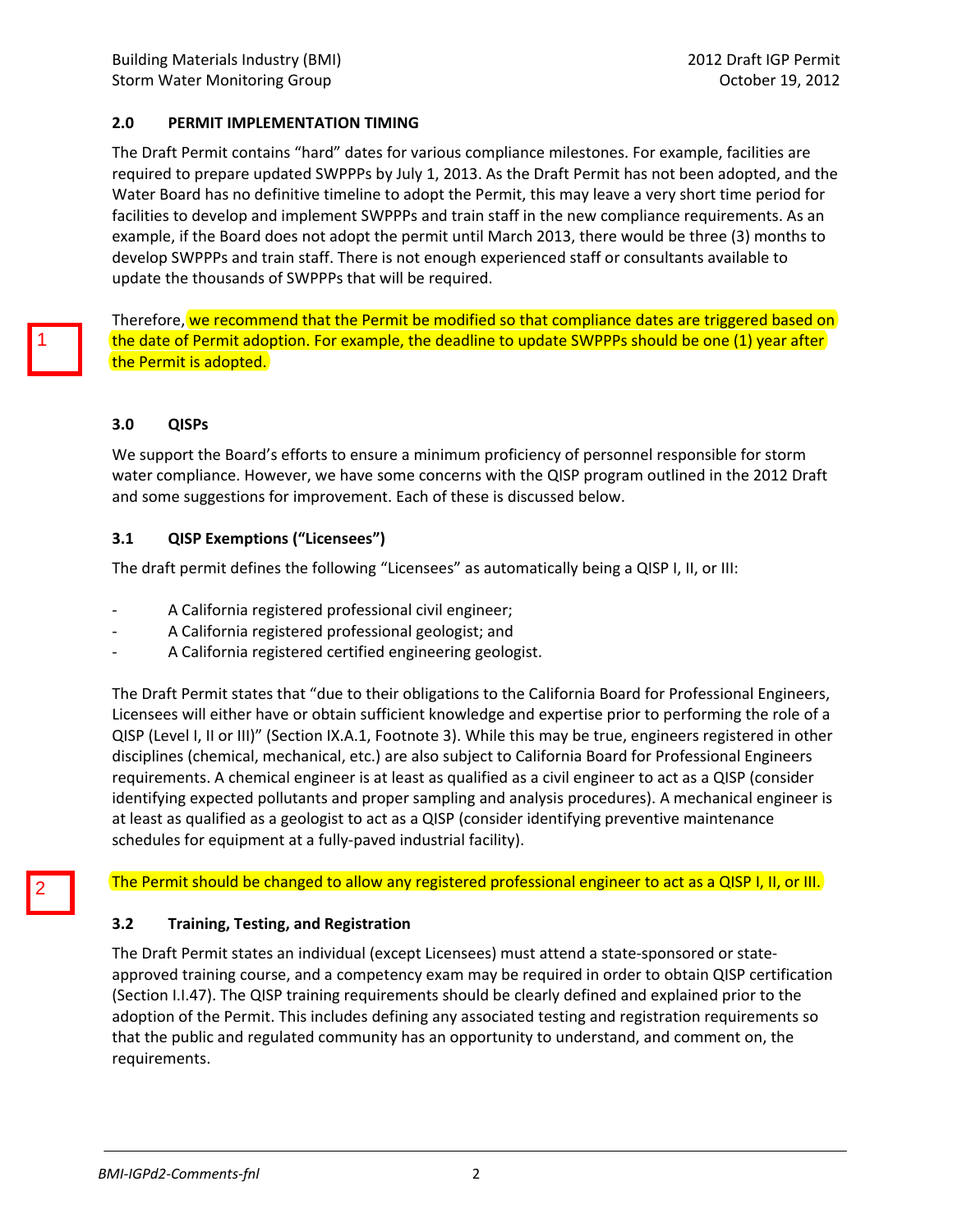The Construction General Permit (CGP) also states that an individual must "attend" a state‐sponsored or state-approved training course in order to be considered a QSD or QSP. However, after the CGP was adopted, the Board began requiring that, after taking the class, an individual also had to pass a test in order to be considered a QSD or QSP.

Furthermore, the State implemented a system that requires QSDs and QSPs to pay a fee (to a third‐ party, non-governmental entity) to "register" as a QSD / QSP.

To our knowledge, the testing and registration requirements were not publically noticed, nor were hearings held or comments taken on these issues.

Therefore, we strongly encourage the Board to include a full description of QISP certification requirements in a revised draft so that we may comment on it.

#### **3.3 Test Out Provision**

If passing a test will be a requirement to becoming a QISP, the Permit should contain a provision that allows people to take the test without having to take a class. If passing a test is used to determine competency in being a QISP, someone who is familiar with storm water issues, and has taken the time to understand the Permit and its requirements, should be allowed to take the test without having to spend several hundred dollars, and several days, to take a class.

#### **3.4 Inactive Mining Operation Certification**

Section XIII requires that a Civil Engineer perform Inactive Mining Operation Certifications. As these sites are inactive, and some sort of training and / or certification will be required for QISPs, there is no reason that these certifications cannot be prepared by a QISP II or III.

#### **3.5 QISP I ‐ Industry Sectors**

Table 2 ("Role‐Specific Permit Requirements (by Role)") states that "a QISP I can only perform the QISP actions for 1 type of industrial activity." This requirement is confusing and its purpose is unclear:

- If a QISP I works at a facility that has aggregate mining, concrete production, and asphalt production, he or she should be allowed to do storm water activities for all of these different types of industrial activity.
- ‐ If a QISP I is employed at a facility that is engaged in one type of industry, then switches jobs and begins working at a company that is engaged in a differently type of industrial activity, can he or she continue to perform QISP functions? Will he or she have to attend additional training? (This doesn't seem likely as it doesn't appear that the QISP training will be industry specific.)

The footnote to Table 2, and other references to this requirement, should be removed from the Permit.

3

4

5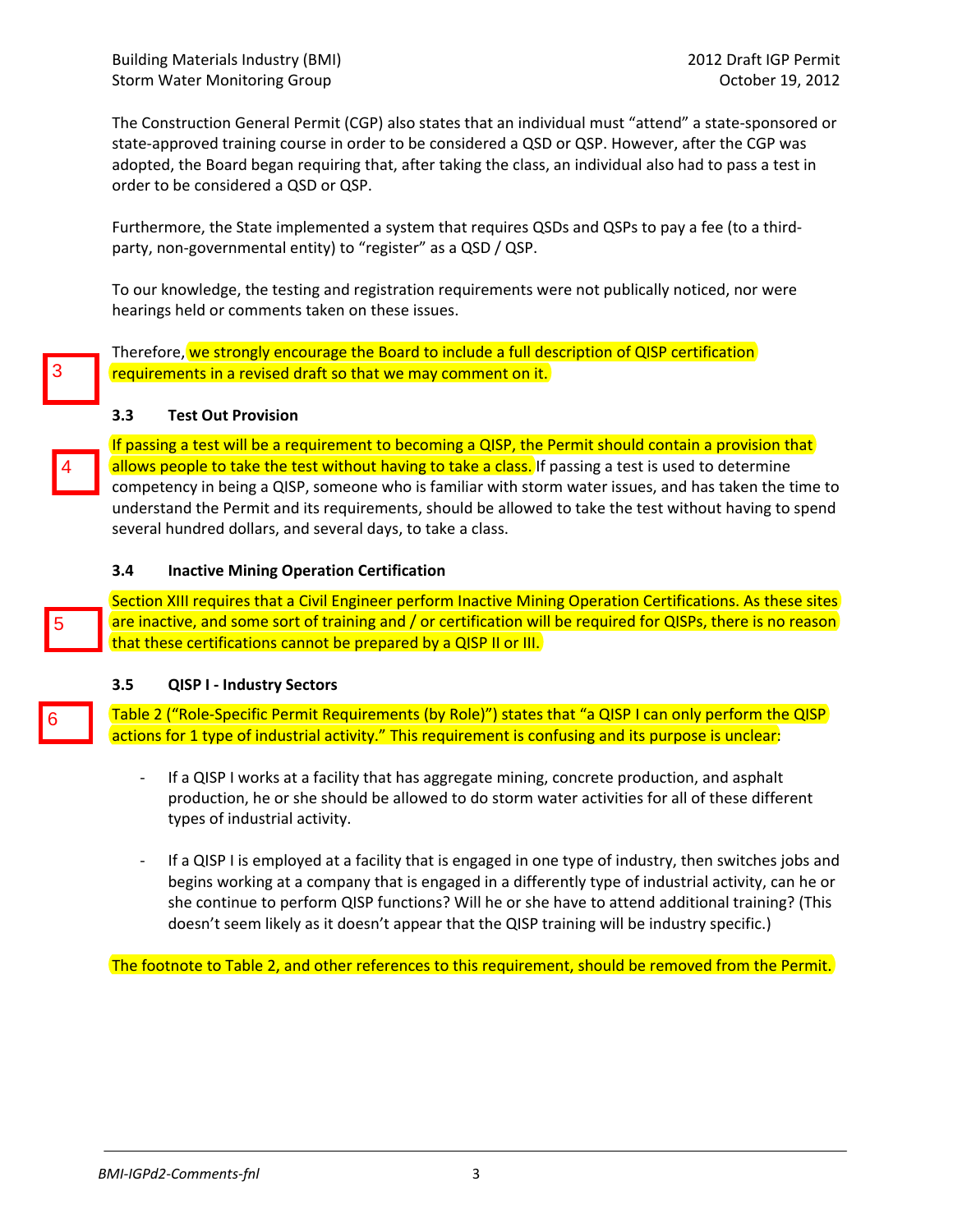## **4.0 SWPPPs**

7

#### **4.1 SWPPP Implementation Timing**

The Draft Permit contains the following discussions of SWPPPs:

- Section II.D.3 states that "existing Dischargers shall implement necessary revisions to the SWPPP and Monitoring Program ... no later than the [sic] July 1, 2013."
- Section II.G.1 states that "by July 1, 2014 ... all Annual Monitoring Reports and new or revised SWPPPs shall be: (a) prepared by a QISP I, II, or III…"
	- Section IX.B states that "by July 1, 2014 ... Dischargers shall: (1) Ensure that the SWPPP was prepared by an appropriate level QISP."

It is our understanding that SWPPPs can be prepared by individuals who are not QISPs prior to the July 1, 2013 deadline (because the QISP training program will not have been developed and there will be no QISPs).

The last two sections seem to be in disagreement. Section II.G.1 seems to state that a QISP is not required to update SWPPPs until after July 1, 2014 and then only if the SWPPP is new or revised. Section IX.B seems to state that SWPPPs prepared prior to July 1, 2013 will have to be recreated by July 1, 2014 by a QISP. This will result in the requirement that two different SWPPPs be prepared for each site in a period of less than a year. We do not believe that this is the Water Board's intent.

We suggest that IX.B be removed from the permit entirely.

#### **4.2 Mandatory BMPs – Design Storm Standards for Treatment Control BMPs**

Section X.H.7 of the Draft Permit specifies design requirements for treatment control BMPs. This includes volume‐ and flow‐based design criteria. Many mining facilities contain sediment basins that are used to contain storm water and / or control the level of pollutants in storm water discharges. Many of these basins have been in place for several years (or decades). Requiring that existing basins be redesigned to meet the criteria in the Draft Permit is not practical given the fact that this would take significant engineering and, in many cases, additional permitting. It is not reasonable to require that this be accomplished by the July 1, 2013 implementation date. In addition, the existence of many of these basins is codified in other environmental documents and permits (Conditional Use Permits, Reclamation Plans, EIRs, etc.) and modifying them is a significant undertaking with no demonstrated environmental benefit.

The IGP should contain a provision to "grandfather" existing sediment basins and other treatment control BMPs.

#### **4.3 Relevant Plans**

Section X.D.2.c of the Draft Permit requires that Dischargers "properly reference the original sources for any elements of existing plans, procedures, or regulatory compliance documents included as part of the SWPPP and shall maintain a copy of the documents at the facility as part of the SWPPP."

9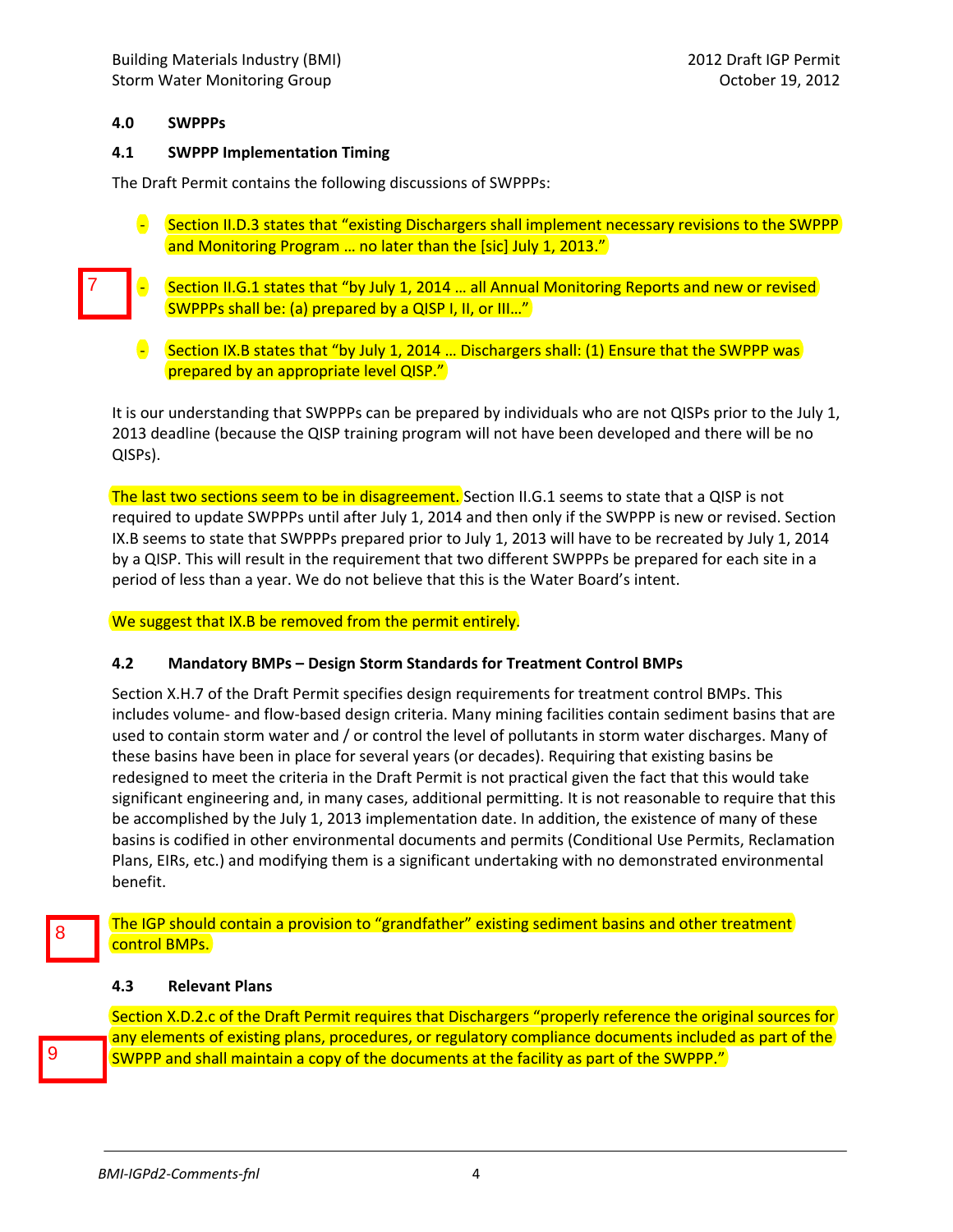A SWPPP may incorporate a number of other plans such as Hazardous Material Business Plans, Spill Prevention Control and Countermeasure (SPCC) Plans, Reclamation Plans, air quality permits, or internal procedures. Requiring that each of these be included as part of the SWPPP (and therefore uploaded into SMARTS) is an onerous task. At a complex facility, these documents are frequently being updated and revised. To include them in the SWPPP would require constant revision of the SWPPP document.

As other regulatory programs require that these documents be maintained and updated, we believe that referencing them in the SWPPP is sufficient and there is no need to include copies of them in the SWPPP document. Therefore, this requirement should be removed.

#### **5.0 SMARTS**

#### **5.1 Availability of Information to the Public**

The Draft Permit requires that facility, employee, and compliance information be submitted in SMARTS. We have a few concerns with this:

The Draft Permit requires that SWPPPs contain certain information (e.g. a list of significant) materials) that may be proprietary information (although this information may not meet the legal definition of "trade secret"). The Permit should be revised to allow operators to omit information from their uploaded SWPPP that they do not want to make publicly available. 10<br>11<br>11

12

In addition, the Draft Permit requires that SWPPPs contain personnel information such as the name, phone number, and e-mail address of the QISP. There may be reasons that the QISP does not want this information to be available to the public. The Permit should be revised to allow operators to omit this information from the SWPPP that is uploaded into SMARTS.

## **5.2 SMARTS Availability**

The Draft Permit requires that compliance information be submitted in SMARTS. However, there is no explanation of what a Discharger will be allowed to do if there is no access to SMARTS:

- What happens if SMARTS is not functioning when a Discharger is attempting to submit data?
- ‐ What if there is a widespread power outage?

The Permit should have a mechanism that provides relief if SMARTS is not functioning and allow Dischargers to submit reports in hard copy if there is a natural disaster or other non-routine condition.

## **6.0 INSPECTIONS AND SAMPLING**

## **6.1 Visual Monitoring and Sampling Safety**

Section XI.C.5 of the Draft Permit states that "[s]ample collection and visual observations are not required under the following conditions:

- i. During dangerous weather conditions such as flooding or electrical storms; or,
- ii. Outside of scheduled operating hours..."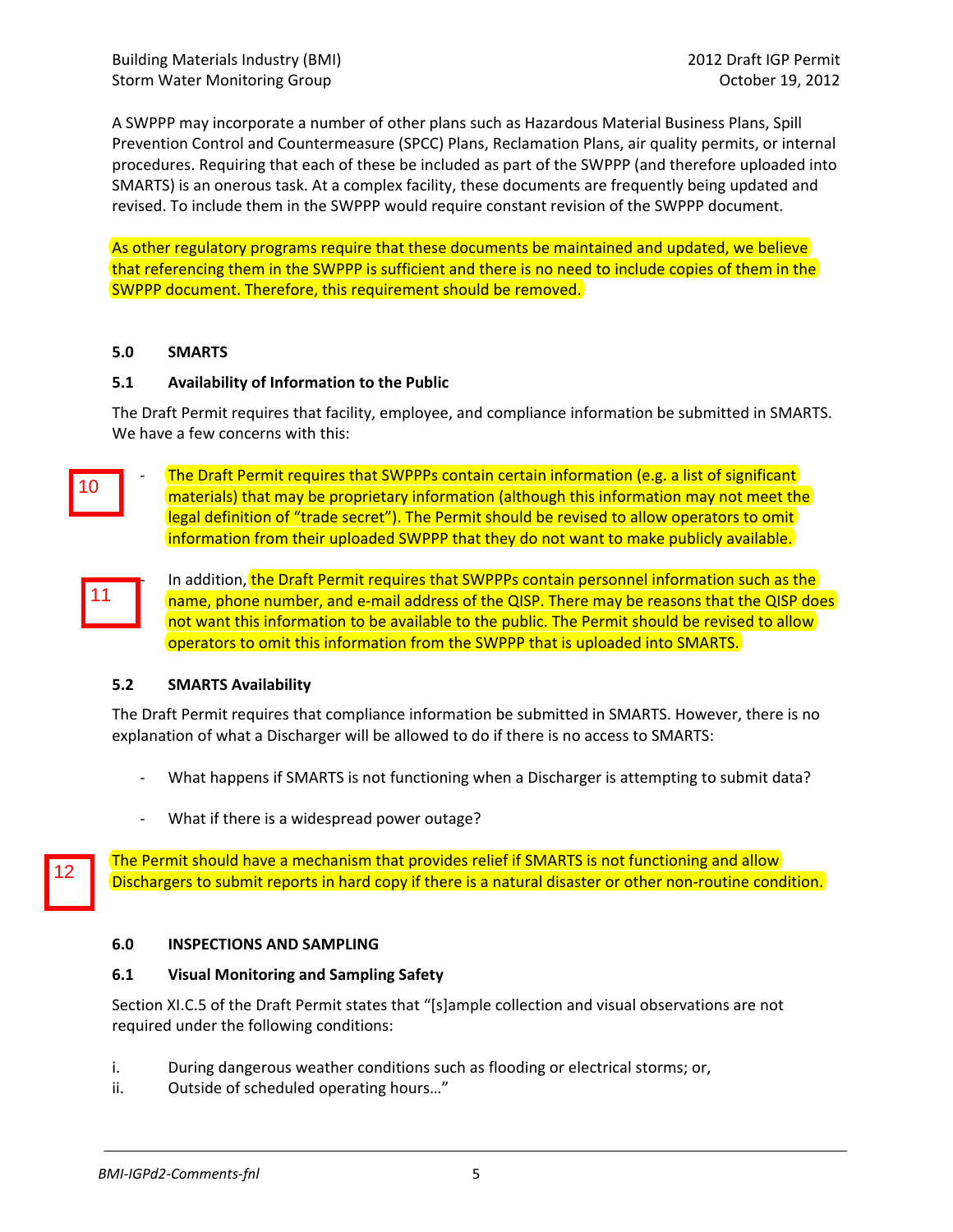While we appreciate the Board's concern for safety, we do not believe that this exclusion addresses all relevant scenarios. If a facility operates during hours of darkness, visual monitoring and sampling could be required at times when there is no natural light (e.g. if the first four hours of a storm are during hours of darkness). This could be dangerous depending on sampling and monitoring locations and how much light is available. The Permit should be modified so that sampling and visual monitoring is only required during daylight hours.

## **6.2 pH Testing**

The Draft Permit requires that pH tests be performed in the field using a hand‐held pH meter. While we realize that the EPA Test Method requires that pH tests be performed as soon as possible, we do not believe that field pH analysis with a hand‐held meter is practical for operators, nor will it provide good data to the Board.

Requiring facility staff to maintain, calibrate, and operate a pH meter in a manner that yields meaningful measurements is optimistic for many industrial facilities. We believe that the permit should be modified to allow:

- $\overline{\phantom{a}}$  The use of pH paper in the field; or
- $\blacksquare$  The pH analysis to be conducted by an analytical laboratory. If runoff has a very high or very low pH, the pH is not likely to change significantly (e.g. from a pH above the NAL [e.g. 11] to a pH within the NAL range [e.g. 8.5]) over a one- or two-day holding period.

#### **6.3 Annual NAL ‐ pH**

The Draft Permit describes an "Annual NAL exceedance" where "the Discharger shall determine the average concentration for each parameter using the results of all the sampling and analytical results for the entire facility for the reporting year" (Section XII.A). As you are aware, pH is calculated on a logarithmic scale. The Permit should clearly state how to determine the average concentration for pH:

- **E** Is it a simple arithmetic average of the pH values; or
- **E** Is the Discharger responsible for converting the pH values to a concentration, averaging the concentration, and then determining the pH value of the average concentration?

This same issue exists in the Construction General Permit (on a daily average basis) and there is no consistent guidance from the Water Board on how to calculate average pH.

14<br>15